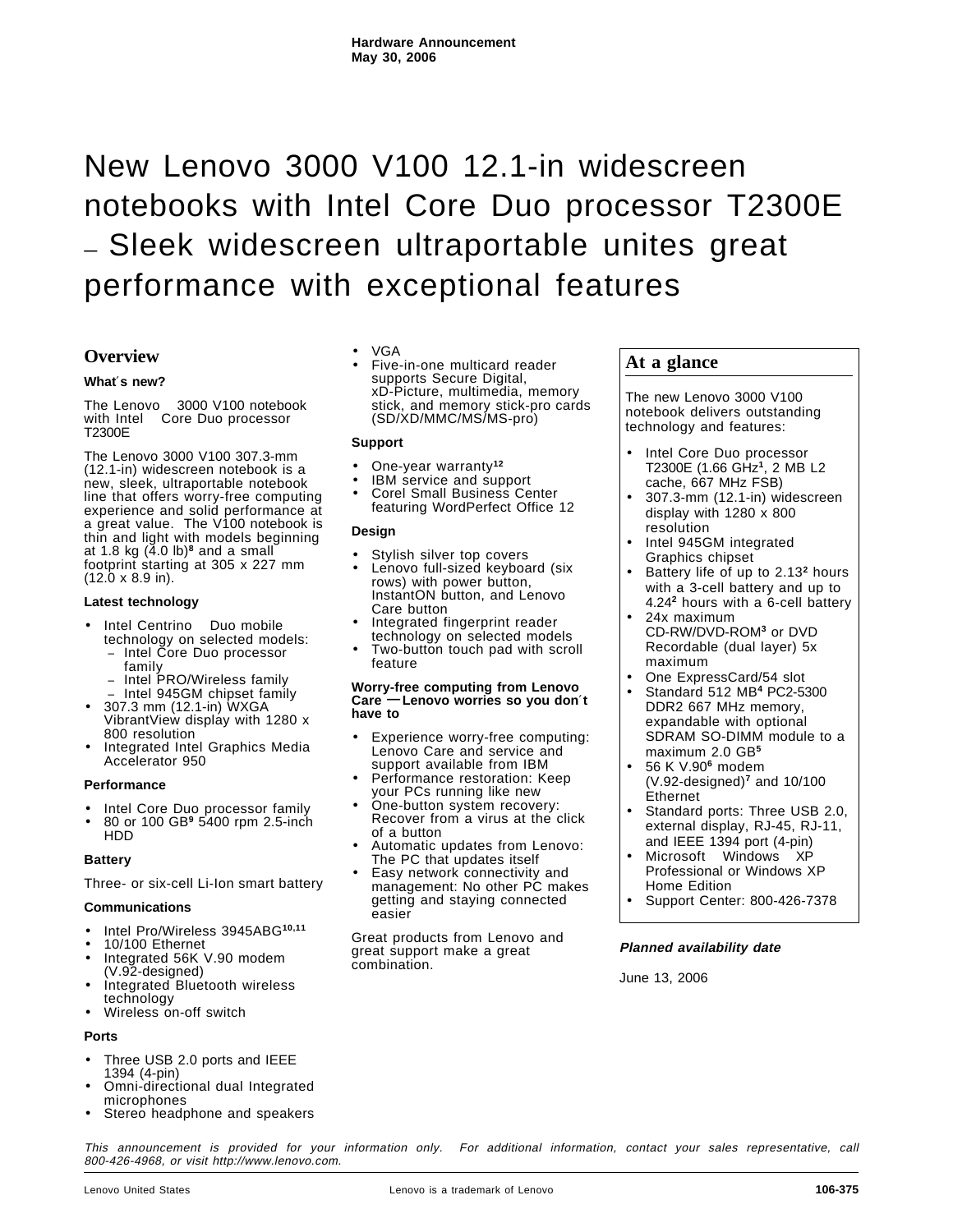# **Description**

**ENERGY STAR:** All models of Lenovo notebook systems are designed to meet the EPA ENERGY STAR**<sup>13</sup>** requirements for using less than 15 watts of power in sleep mode when enabled by the power management software provided with the systems.

#### **Lenovo 3000 V100 notebook**

**Processor technology:** Intel Core Duo processor T2300E featuring Intel SpeedStep technology for maximum and battery-optimized performance

**LCD display:** 307.3-mm (12.1-in) WXGA VibrantView display with 1280 x 800 resolution

#### **Video modes**

**Intel Graphics Media Accelerator 950**

**TFT LCD**

| Resolution                                                                                                                                                                                                                                                                                                                                                     | IFI LUD                                                                                                                            | Color depth                                                                                                                                                                                                                                                                                                                                                                                           |
|----------------------------------------------------------------------------------------------------------------------------------------------------------------------------------------------------------------------------------------------------------------------------------------------------------------------------------------------------------------|------------------------------------------------------------------------------------------------------------------------------------|-------------------------------------------------------------------------------------------------------------------------------------------------------------------------------------------------------------------------------------------------------------------------------------------------------------------------------------------------------------------------------------------------------|
| 640 x 480<br>800 x 600<br>1024 x 768<br>1280 x 768<br>1280 x 800<br>1280 x 1024<br>900<br>1600 x<br>1600 x 1200                                                                                                                                                                                                                                                | 256.<br>256.<br>256,<br>256,<br>256.                                                                                               | 64K.<br>16M<br>64K.<br>16M<br>64K,<br>64K,<br>16M<br>16M<br>64K,<br>16M<br>256(14), 64K(14), 16M(14)<br>256(14), 64K(14), 16M(14)<br>256(14), 64K(14), 16M(14)                                                                                                                                                                                                                                        |
| Resolution                                                                                                                                                                                                                                                                                                                                                     | Color                                                                                                                              | External monitor(15)<br>Refresh rate (Hz)                                                                                                                                                                                                                                                                                                                                                             |
| 480<br>640 x<br>480<br>640 x<br>640 x<br>480<br>600<br>800x<br>$800 \times$<br>$800 \times$<br>600 — 10<br>$1024 \times$<br>$1024 \times$<br>768<br>1024 x 768<br>1280 x 1024<br>1280 x 1024<br>1280 x 1024<br>1400 x 1050<br>1400 x 1050<br>1400 x 1050<br>1600 x 1200 256<br>1600 x 1200 64K<br>1600 x 1200 16M<br>2048 x 1536<br>2048 x 1536<br>2048 x 1536 | 256<br>64K<br>16M<br>256<br>600 64K<br>16M<br>768 256<br>64K<br>16M<br>256<br>64K<br>16M<br>256<br>64K<br>16M<br>256<br>64K<br>16M | 60, 75, 85, 100, 120<br>60, 75, 85, 100, 120<br>60, 75, 85, 100, 120<br>60, 75, 85, 100, 120<br>60, 75, 85, 100, 120<br>60, 75, 85, 100, 120<br>60, 70, 75, 85, 100, 120<br>60, 70, 75, 85, 100, 120<br>60, 70, 75, 85, 100, 120<br>60, 75, 85, 100, 120<br>60, 75, 85, 100, 120<br>60, 75, 85, 100, 120<br>60<br>60<br>60<br>60, 75, 85, 100<br>60. 75. 85. 100<br>60, 75, 85, 100<br>60<br>60<br>60 |

**Keyboard features:** The keyboard has the familiar layout and quality of a Lenovo notebook with an industry-standard touch pad pointing device.

Selected models include integrated fingerprint reader technology to help protect access to your notebook and data.

- Because fingerprints are unique, using them along with other security measures can provide strong security.
- Fingerprint reader is built right into the palm rest area of the computer. When used with Softex Omnipass Password Management link your fingerprints to passwords to access Windows and Web sites.
- Combine the integrated fingerprint reader with Softex Omnipass Password Management for strong security measures that are easy to follow. Security software is preloaded for an integrated solution out of the box.

Administrators can implement strong security policies and users can meet ongoing password requirements easily.

**Optical drive:** 24x maximum CD-RW/DVD-ROM or DVD Recordable (dual layer) 5x maximum

**Memory:** Standard 512 MB PC2-5300 DDR2 667 MHz memory, expandable with optional SDRAM SO-DIMM module to a maximum 2.0 GB

**HDD:** 80 or 100 GB 5400 rpm 2.5-inch HDD

**Card slots:** One ExpressCard/54 slot

# **Other features and ports**

- Three USB 2.0 ports and IEEE 1394 (4-pin)
- Omni-directional dual integrated microphones
- External microphone port
- Stereo headphone and speakers
- VGA
- Five-in-one multicard reader (SD/XD/MMC/MS/MS-pro)
- RJ-11 and RJ-45

# **Communications**

- Intel Pro/Wireless 3945ABG Network Connection
- 10/100 Ethernet
- Integrated 56K V.90 modem (V.92-designed)
- Integrated Bluetooth wireless technology
- Wireless on-off switch

#### **Lenovo 3000 V100 notebook options**

**Standard battery shipped with the system:** Three- or six-cell Li-Ion smart battery

Approximate battery operation and charging hours:

- Standard battery life:
	- − Three-cell Li-Ion battery: Up to 2.13 hr
	- − Six-cell Li-Ion battery: Up to 4.24 hr
- Three-cell power off/suspend charge: 2.67 hr
- Six-cell power off/suspend charge: 2.7 hr
- Three-cell operational charge:
	- − Minimum: 2.5 hr
	- − Typical: 2.6 hr
	- − Maximum: 2.68 hr
- Six-cell operational charge:
	- − Minimum: 2.52 hr
	- − Typical: 2.97 hr
	- − Maximum: 4.05 hr

#### **Family features available for these Lenovo notebooks**

- Intel Core Solo processor T1300
- Intel Core Duo processor T2300E, T2400, and T2500
- HDDs: 40, 60, 80, and 100 GB (2.5-in, 5400 rpm)
- System memory: 256 MB, 512 MB, and 1 GB
- Optical drives: 24x maximum CD-RW/DVD-ROM and DVD Recordable
- Bluetooth wireless technology
- Fingerprint reader
- Lenovo-2 11a/b/g Wi-Fi wireless
- Intel PRO/Wireless 3945ABG Network Connection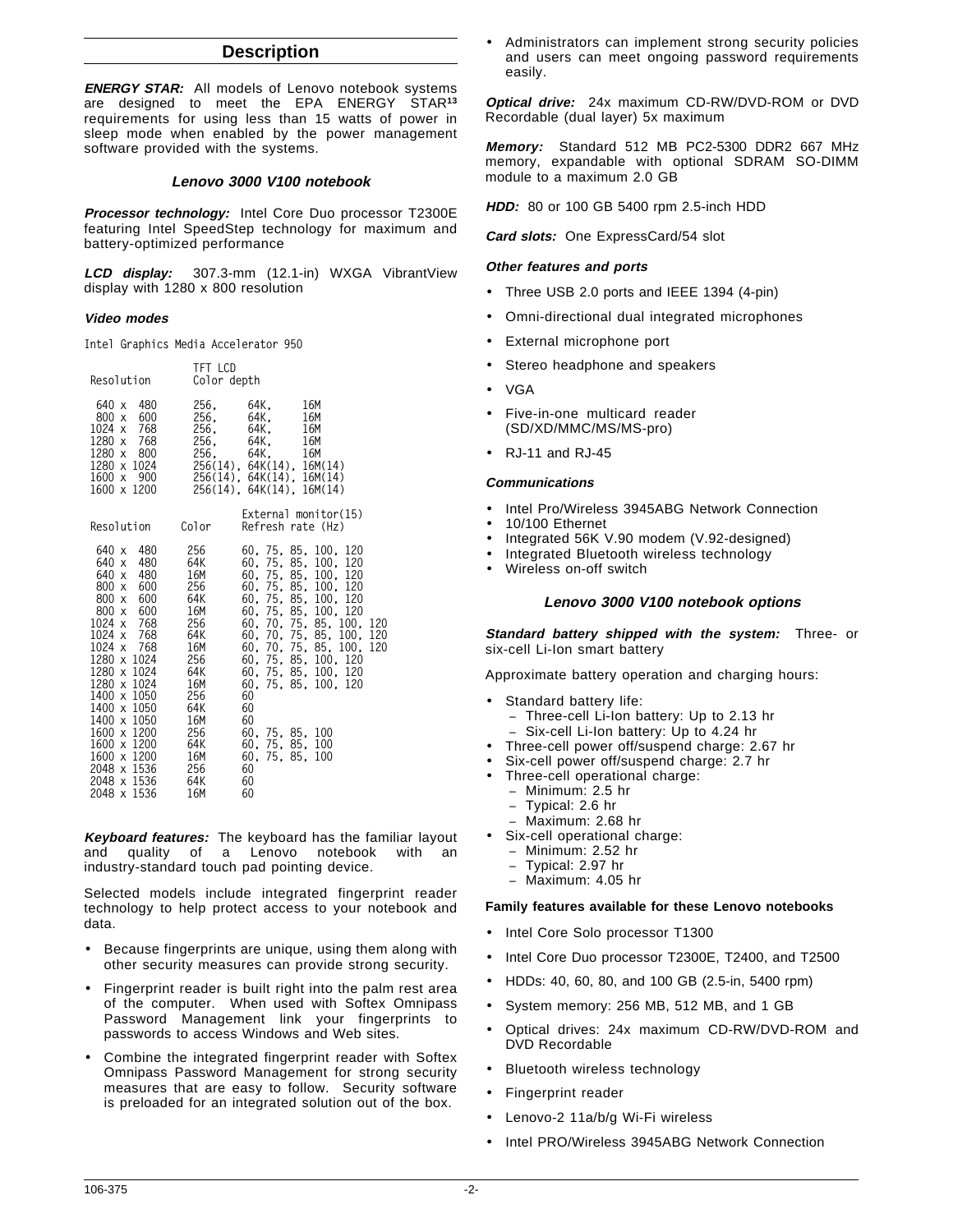- 12.1-inch TFT WXGA VibrantView display with 1280 x 800 resolution panel
- 12.1-inch TFT WXGA VibrantView display with 1280 x 800 resolution panel and integrated camera
- Three-cell Li-Ion battery
- Six-cell Li-Ion battery
- Microsoft Windows XP Professional
- Microsoft Windows XP Home Edition
- PC DOS 2000 License
- Corel Small Business Center featuring WordPerfect Office 12

Certain product family features are limited to select models that may not be available in all countries. Some combinations of features are not supported. Refer to the models and features available in your country.

#### **Software**

**Non-Lenovo software:** The non-Lenovo software programs listed in this section may be licensed to you under the non-Lenovo manufacturer′s, supplier′s, or publisher′s terms and conditions. The non-Lenovo manufacturers, suppliers, or publishers are responsible for providing any service or support associated with these programs. The descriptions of these programs were obtained from information made available by these companies to the general public. Lenovo does not warrant these products. Some software may differ from its separately available version (if available), and may not include user manuals or all program function.

**Software that may be included or preloaded on the system:**

#### **Windows XP Professional or Windows XP Home Edition**

- Microsoft Windows XP Professional or Windows XP Home Edition
- Lenovo Care tools:
	- − Performance restoration: Keep your PCs running like new
	- − One-button system recovery: Recover from a virus at the click of a button
	- − Automatic updates from Lenovo: The PC that updates itself
	- − Easy network connectivity and management (mobile): No other PC makes getting and staying connected easier
- PC-Doctor diagnostics
- Rescue and Recovery<sup>™</sup> 3.1
- Roxio Digital Media LE with Roxio RecordNOW Basic: CD-RW/DVD-ROM (combination) and DVD Recordable (dual layer) models only
- InterVideo WinDVD: CD-RW/DVD-ROM (combination) and DVD Recordable (dual layer) models only
- InterVideo WinDVD Creator: DVD Recordable (dual layer) models only
- Adobe Acrobat Reader
- Norton Internet Security Software (OEM Edition) with 90 days of virus definition updates
- Softex Omnipass Password Management (fingerprint models)
- Lenovo Password Manager (non fingerprint models)
- Diskeeper Lite by Diskeeper Corporation
- Google Desktop
- Google Toolbar
- Picasa from Google
- Corel Small Business Center featuring WordPerfect Office 12
	- − WordPerfect 12 preinstalled
	- − Quattro Pro 12 (60-day trial with viewer) preinstalled
	- − Presentations 12 (60-day trial with viewer) preinstalled
	- − Corel Photo Album Starter 6 (with 60-day trial of Photo Album Deluxe Edition) preinstalled
	- − Corel Paint Shop Pro X (60-day trial) ready to install
	- <sup>−</sup> Corel DRAW Graphics Suite 12 **—** (60-day trial) ready to install
- Lotus SmartSuite®/Lotus<sup>®</sup> Notes<sup>®</sup> LOU Flyer

# **Warranty information**

For a copy of applicable product warranties, contact your authorized Lenovo reseller or Lenovo representative. Lenovo makes no representation or warranty regarding third-party products or services.

Telephone support may be subject to additional charges, even during the limited warranty period. For Lenovo machines with on-site labor, Lenovo will attempt to diagnose and resolve the problem remotely before sending a technician. For Lenovo machines with courier or depot service, your service provider will attempt to diagnose and resolve the problem remotely before sending a courier.

All offers are subject to availability. Lenovo reserves the right to alter product offerings and specifications at any time without notice. Lenovo is not responsible for photographic or typographic errors.

# **Reference information**

Business Winstone 2002 BatteryMark Version 4.0.1 battery rundown time of at least the time shown. This test was performed without independent verification by the VeriTest testing division of Lionbridge Technologies, Inc. (VeriTest) nor Ziff Davis Media Inc.; neither Ziff Davis Media Inc. nor VeriTest makes any representations or warranties as to these test results. For a description of the environment under which the test was performed, visit

#### **http://www.ibm.com/pc/ww/thinkpad/batterylife**

Battery life (and recharge times) varies based on many factors including screen brightness, applications, features, power management, battery conditioning, and other customer preferences. Recharge time also varies depending on system mode. Charging times vary depending on operating conditions. Battery may not charge fully during

heavy loading. **<sup>3</sup>** For combination drives, maximum speeds are given in the following order: CD-R, CD-RW, CD, and DVD. CD and DVD drives list maximum rates; rates are variable and are often less than the maximum.

**<sup>1</sup>** Power management reduces processor speed when in battery mode. **<sup>2</sup>** These model numbers achieved the Ziff Davis Media Inc.′<sup>s</sup>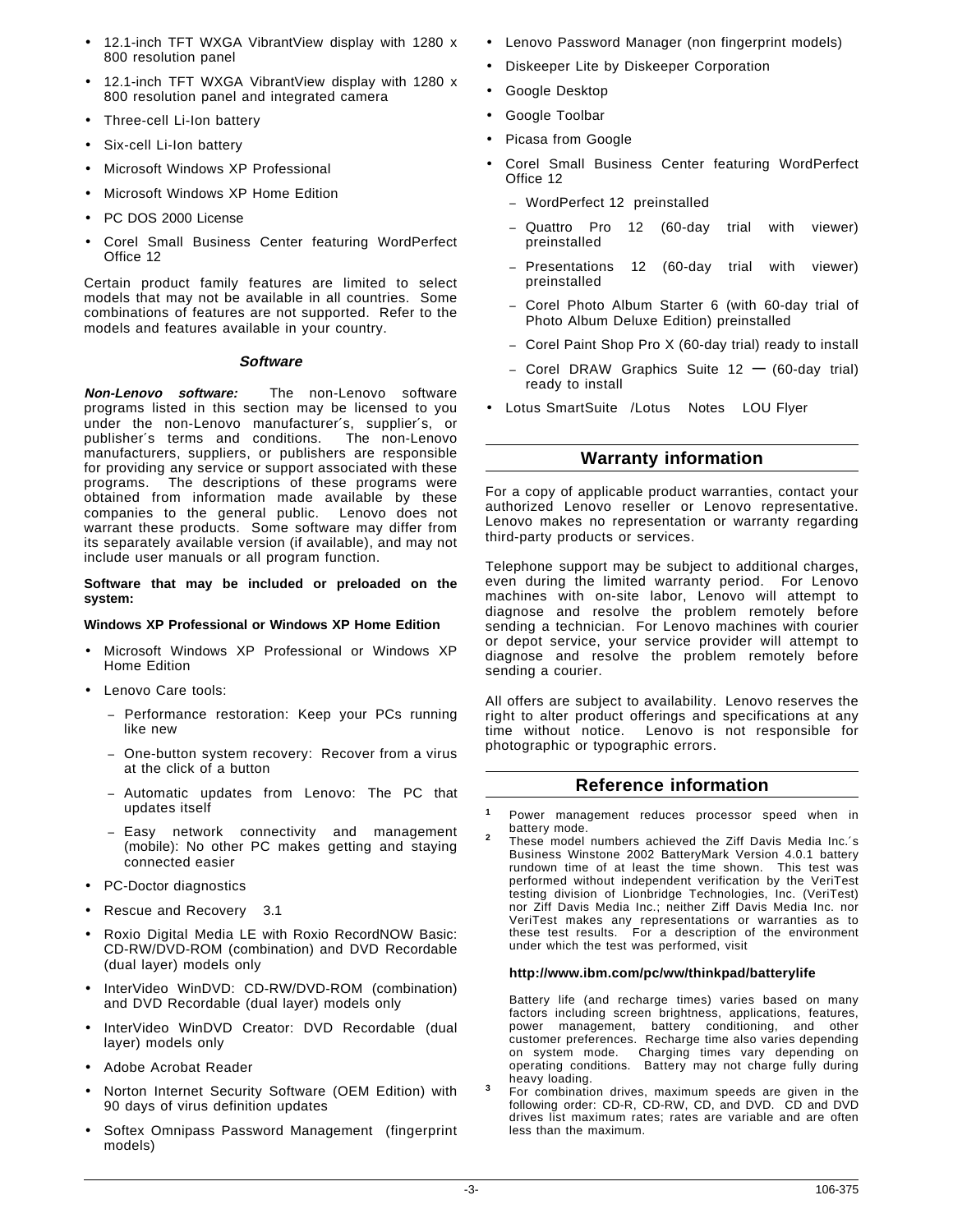- **<sup>4</sup>** For PCs without a separate video card, memory supports both system and video. Accessible system memory is up to 128 MB less than the amount stated, depending on video
- mode.<br>Memory options up to 1024 MB PC5300 DDR2 SDRAM SO<br>DIMM can be added for maximum memory expansion.
- The V.90 modem can receive data at up to 56 Kbps from a compatible service provider and transmit data at up to 31.2 Kbps. Public networks currently limit maximum download speeds to about 53 Kbps. Actual speeds depend on many factors and are often less than the maximum possible.
- Public network download speeds are limited to 53 Kbps. Upload speeds are limited to 48 Kbps for V.92 modems. Actual speeds depend on many factors and are often less than the maximum possible. V.92 functions and speeds require a compatible phone line and server equipment, and download of the V.92 support device driver when available. Check with your telephone and Internet service providers for
- Includes battery; weight may vary depending on vendor
- components, manufacturing process, or options. **<sup>9</sup>** GB equals one billion bytes when referring to HDD. Accessible capacity is less. Up to 4 GB is used in the
- <sup>10</sup> 11a, 11b, and 11g wireless are based on IEEE 802.11a, 802.11b, and 802.11g. An adapter with 11a/b/g can communicate on any of these formats; the actual connection<br>is based on the access point to which it connects.
- 11 Wi-Fi wireless lets you connect to a LAN without wires or cables. To connect to the Internet, the Cisco AP1200 (or similar device) and an Internet connection are required. This product has been tested and certified to be interoperable by the Wireless Ethernet Compatibility Alliance and is authorized to carry the Wi-Fi logo.
- 12 Refer to the Lenovo Statement of Limited Warranty for terms governing support obligations. For a copy, contact your authorized Business Partner or Lenovo customer
- representative. **<sup>13</sup>** As an ENERGY STAR partner, Lenovo has determined that all models of this product meet the ENERGY STAR guidelines<br>for energy efficiency.
- 
- for energy efficiency. **<sup>14</sup>** Supported in panning mode. **<sup>15</sup>** Supported at external monitor only. When the LCD and external monitor are used at the same time, the refresh rate may be lower.

#### **Trademarks**

Lotus, Lotus SmartSuite, and Notes are registered trademarks of International Business Machines Corporation in the United States or other countries or both.

Intel and Intel Centrino are registered trademarks of Intel Corporation.

Microsoft and Windows are trademarks of Microsoft Corporation.

Lenovo and Rescue and Recovery are trademarks of Lenovo in the United States, other countries, or both

Other company, product, and service names may be trademarks or service marks of others.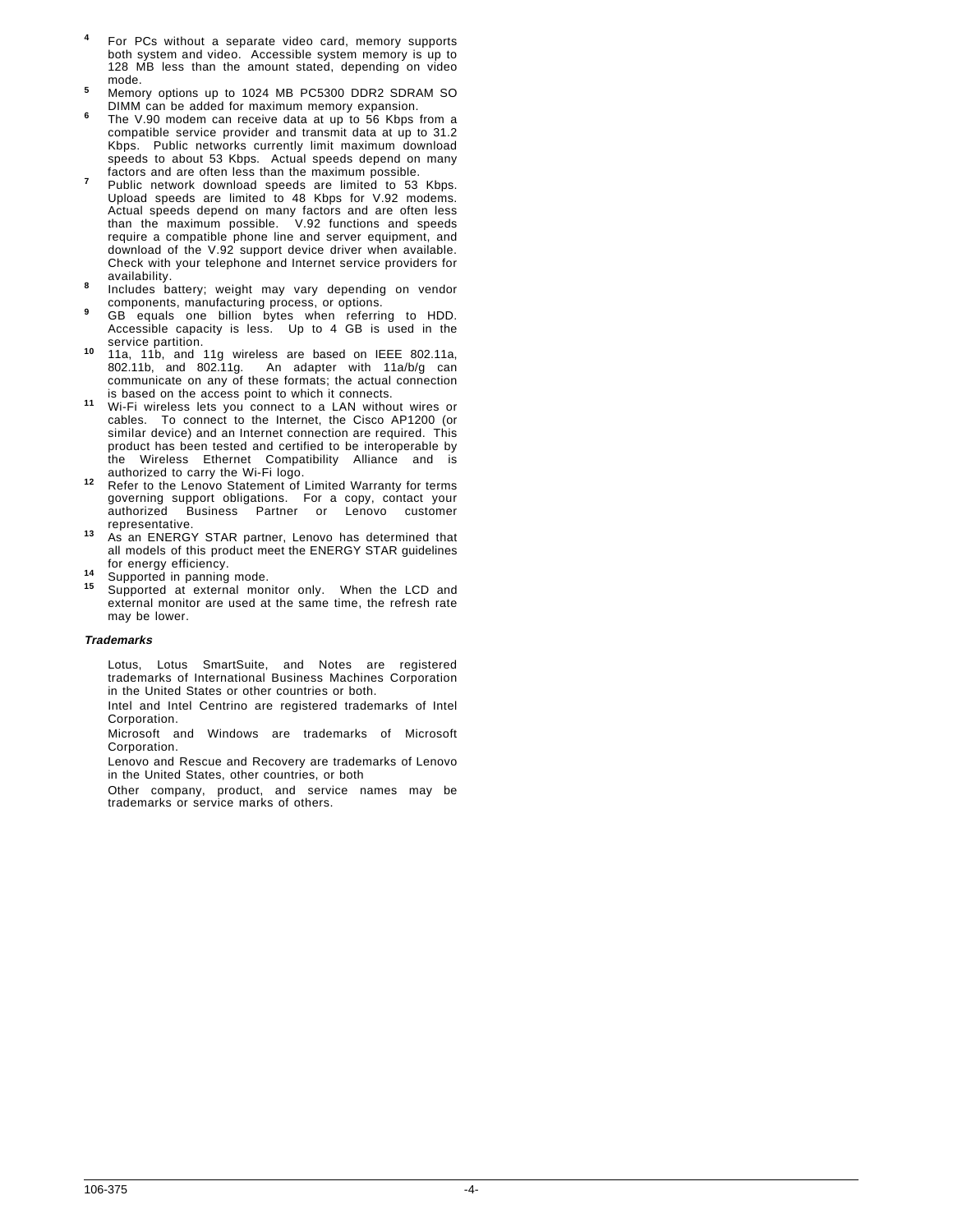# **United States Announcement Supplemental Information**

May 30, 2006

# **Optional features**

For the latest information on options available for the Lenovo<sup>™</sup> 3000 V Series notebook and other Lenovo notebooks, visit

**http://www.lenovo.com**

# **Services**

# **IBM Integrated Technology Services**

IBM services include business consulting, outsourcing, hosting services, applications, and other technology management.

These services help you learn about, plan, install, manage, or optimize your IT infrastructure to be an On Demand Business. They can help you integrate your high-speed networks, storage systems, application servers, wireless protocols, and an array of platforms, middleware, and communications software for Lenovo and many non-Lenovo offerings.

For details on available services, contact your IBM representative or visit

#### **http://www.ibm.com/services/**

For details on available IBM Business Continuity and Recovery Services, contact your IBM representative or visit

#### **http://www.ibm.com/services/continuity**

For details on education offerings related to specific products, visit

#### **http://www.ibm.com/services/learning/index.html**

Select your country, and then select the product as the category.

# **Technical information**

#### **Specified operating environment**

#### **Physical specifications**

- Width: 305 mm (12.01 in)
- Depth: 227 mm (8.94 in) with 3-cell battery or 246 mm (9.68 in) with 6-cell battery
- Height: 31.7 mm (max) (cell battery
- Weight (approximate): 1.8 kg (4.0 lb) to 1.96 kg (4.32 lb)

# Accessories

- Battery pack (Li-Ion): 413 g (0.910 lb)
- AC adapter (two-pin or three-pin)
- Power cord for ac adapter

**Note:** Actual specifications and weights may vary based on features, vendor components, or manufacturing processes.

# **Electrical specifications**

- Universal ac adapter (65 W) − Input: 100/240 V ac, 50/60 Hz − Output: 20 V dc
- Three-cell Li-Ion battery pack: 10.8 V, 2.6 Ah
- Six-cell Li-Ion battery pack: 10.8 V, 5.2 Ah

**Heat dissipation:** 245 Btu/hr maximum

**Heat emissions:** 65 watts maximum

**Air temperature for shipping and storage:** -20° to 60°C (-4° to 140°F)

**Acoustic noise level:** Category 3D (office environment)

- Sound power level:
	- − 3.8 bels (idling)
	- − 4.6 bels (fan + HDD seeking)
- Sound pressure level at the operator position: 40 dB (fan + HDD seeking) 25 cm; 32 dB (idling) 25 cm

**Note:** All measurements are made in accordance with the International Organization of Standardization (ISO) 7779 and reported in conformance with ISO 9296.

**Operating environment:** Lenovo computers are designed, built, and tested for high quality and reliability. When used properly in standard business environments, a Lenovo system should be a reliable computing asset for many years. Harsh environments and abuse can damage these systems since they are not intended to withstand extreme temperatures, dust, shock, or other severe physical environments. Lenovo systems should not be used in unsuitable environments. For example, a Lenovo system should not be used in non-stationary environments, such as in-vehicle installations, without additional casing or shock dissipation. Lenovo warrants that this notebook will conform to its Official Published Specifications when used in a suitable physical operating environment.

For additional information about supported environments, refer to the **Physical specifications** section.

#### **Agency approvals**

System unit

- FCC Class-B certified to comply with FCC Rules, Part 15
- VCCI Class B
- CISPR22 Class B
- UL 60950
- CSA C22.2 No. 950
- NOM
- SASO
- IEC 60950
- ACA

This announcement is provided for your information only.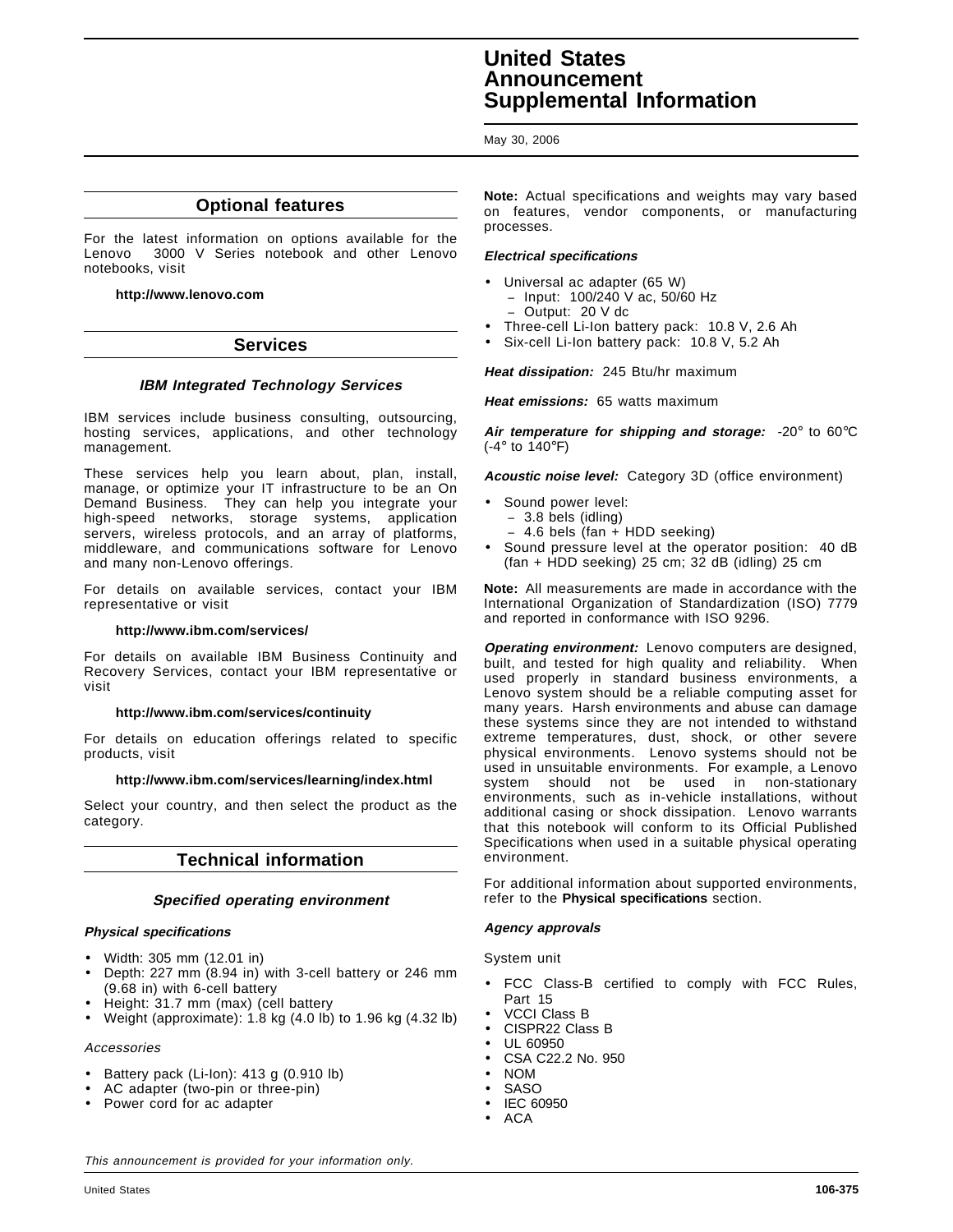- MPR-II (Sweden)
- CE Mark
- CCC (for China)
- BSMI
- CER

**Software requirements:** The following operating systems support the Lenovo 3000 V100 system:

- Windows™ XP Professional
- Windows XP Home Edition

**Note:** Previous versions of these operating systems are not supported.

Operating systems other than those preinstalled on the systems may not provide full-feature function. To view considerations or Service Hints and Tips by operating system, visit

#### **http://www.lenovo.com/support**

- In the middle of the screen, in the Quick path to a product field, enter your system′s four-digit machine type and model number, such as 0763-33U.
- On the left side of the screen, click Hints and Tips.

# **Compatibility and supported products**

Contact your Lenovo representative for a list of supported features and options.

**PC card:** The Lenovo 3000 V100 notebook supports the PCMCIA ExpressCard Technology standard with an ExpressCard/54 mm slot. This slot supports both ExpressCard/34 and ExpressCard/54 modules. ExpressCard slots accommodate modules designed to use either Universal Serial Bus (USB) 2.0, or the emerging PCI Express standards. Specific cards that comply with the PCMCIA ExpressCard Technology standard may function in this card slot, but have not been tested by Lenovo.

#### **Vendor software compatibility**

Lenovo tests a large number of commonly used and available applications for compatibility with its Lenovo systems using supporting operating systems and configurations. In general, you can expect that most vendor applications designed to run on supported operating systems and Intel<sup>®</sup>-compatible system architectures should be compatible with a Lenovo system. Some configurations, however, may not be compatible.

Lenovo does not warrant or support vendor software products, nor guarantee compatibility of those products with Lenovo systems. Refer to the applicable warranty and license terms provided by the respective vendors.

Lenovo 3000 V series contain BIOS in their flash ROM and a GUI to set up the system and power management features for Windows users. BIOS provides the hardware instructions and interfaces designed to support the standard features of the Lenovo 3000 V100 notebook computer.

**Limitations:** For a list of tips about running various versions of operating systems, visit

#### **http://www.lenovo.com/support**

Lenovo 3000 V100 system Hints and Tips.

# **Planning information**

**Cable orders:** All cables are included in the shipment group.

**Installability:** Lenovo 3000 V100 systems require approximately 20 minutes for installation. Installation includes unpacking, setting up, and powering on the system. Additional time is required to install optional memory and other optional features.

#### **Packaging**

# Shipment group

- System unit with U.S. English keyboard
- Worldwide ac adapter
- Country-specific line cord
- Rechargeable battery pack
- Publications group:
	- − Lenovo 3000 V Series Setup Guide − Lenovo 3000 V Series Troubleshooting Guide

#### **Supplies:** None

# **Security, auditability, and control**

#### **Standard security features**

Passwords: These password protection mechanisms are available:

- Power-on passwords to help protect the system from unauthorized use
- Supervisor password for use by a system administrator
- HDD password to help protect data on the removable HDD

In addition, an optional locking device in the IBM Security slot provides physical security.

The customer is responsible for evaluation, selection, and implementation of security features, administrative procedures, and appropriate controls in application systems and communications facilities.

# **Terms and conditions**

#### **IBM Global Financing:** Yes

To obtain copies of the Lenovo Statement of Limited Warranty, contact your reseller or Lenovo.

In the United States, call 800-426-7378 or write to:

Warranty Information P.O. Box 12195 Research Triangle Park, NC 27709 Attn: Dept ZPYA/B676

#### **Warranty period**

- System hardware **—** One year on parts and labor
- System battery **—** One year

Optional Lenovo features initially installed in a Lenovo system carry the same warranty period as the system. If installed after the initial system installation, they carry the balance of the system warranty or the optional feature warranty, whichever is greater.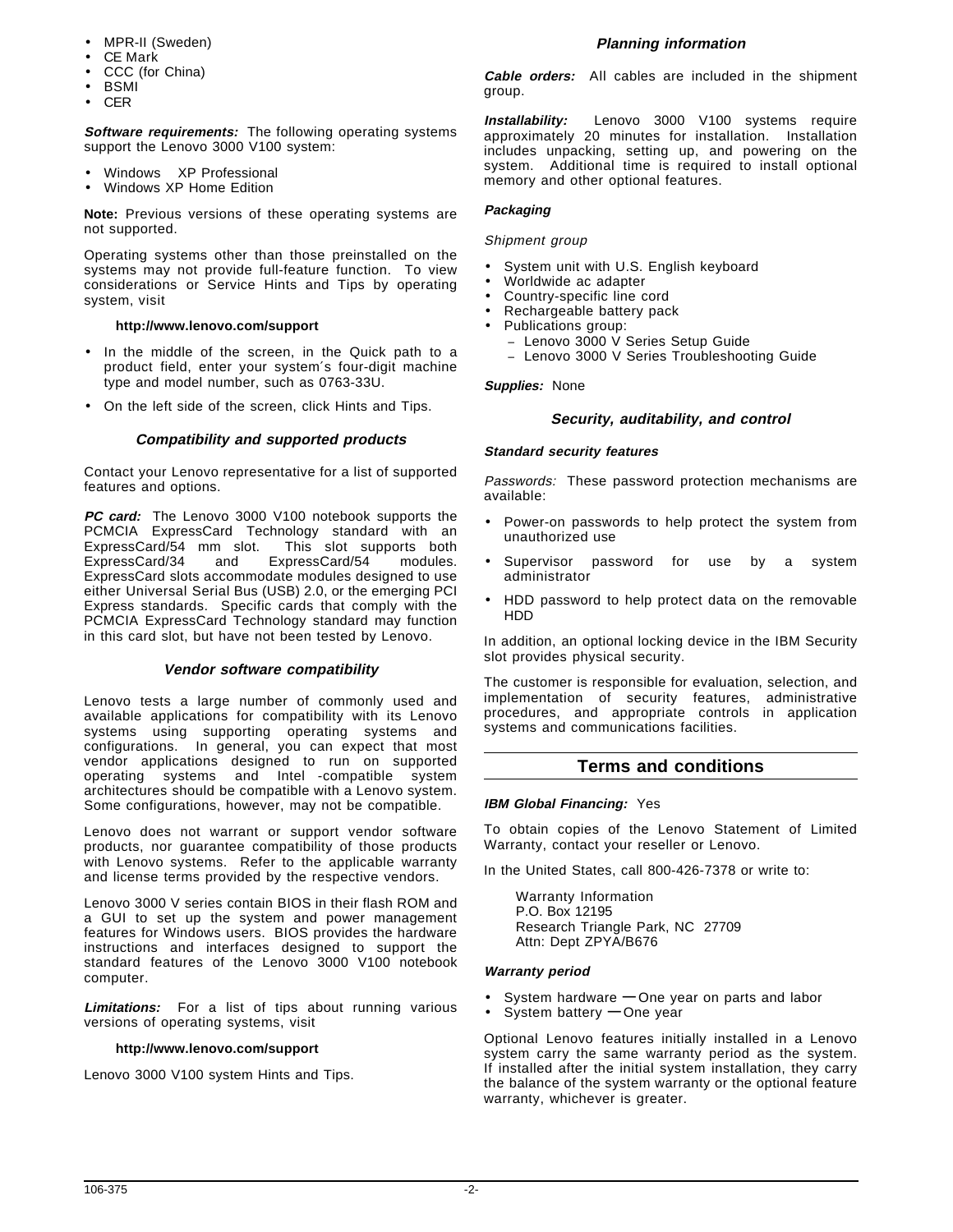**Warranty service:** If required, your service provider provides repair or exchange service depending on the type of warranty service specified for the machine. A service technician will attempt to resolve your problem over the telephone. You must follow the problem determination and resolution procedures. Scheduling of service will depend upon the time of your call and is subject to parts availability. Service levels are response time objectives and are not guaranteed. The specified level of warranty service may not be available in all worldwide locations. Additional charges may apply outside your service providers normal service area. Contact your local service provider representative or your reseller for country- and location-specific information.

**Customer replaceable unit (CRU) service:** Lenovo will ship CRUs to you for you to install, Tier 1 CRUs are easy to install whereas Tier 2 CRUs require some technical skill and tools. CRU information and replacement instructions are shipped with your machine and are available from Lenovo at any time on your request. You may request that a service provider install CRUs, at no additional charge, under the type of warranty service designated for your machine. Lenovo specifies in the materials shipped with a replacement CRU whether a defective CRU must be returned. When return is required, return instructions and a container are shipped with the replacement CRU, and you may be charged for the replacement CRU if Lenovo does not receive the defective CRU within 30 days of your receipt of the replacement.

**Courier or depot service:** You will disconnect the failing machine for collection arranged by your service provider. A shipping container will be provided to you for you to return your machine to a designated service center. A courier will pick up your machine and deliver it to the designated service center. Following its repair or exchange, the service center will arrange the return delivery of the machine to your location. You are responsible for its installation and verification. This type of service is called EasyServ in the U.S. and Canada.

Call 800-426-7378 to assist with problem isolation for hardware to determine if warranty service is required. Telephone support may be subject to additional charges, even during the limited warranty period. If a hardware problem is identified, the Customer Support Center will either initiate the shipment of a CRU or arrange for a courier to pick up the system for overnight delivery (where available) to the repair location. Most repairs should be made within 48 hours after the system is received at the repair location (actual repair time may vary). Keep the original shipping carton for shipping to the repair location. If the original shipping carton is not available, the courier will deliver a shipping carton and return to pick up the system for delivery to the repair location.

**International Warranty Service (IWS):** IWS is available during the warranty period to customers who travel or relocate to countries where their computer is sold and serviced by a service provider authorized to perform warranty service. Eligible Lenovo computers are identified by their four-digit machine type.

You can obtain IWS through the method of service, such as CRU, depot, carry-in, or on-site, provided in the servicing country. Service methods and procedures vary by country, and some service or parts may not be available in all countries. Service centers in certain countries may not be able to service all models of a particular machine type. In addition, some countries may have fees and restrictions that apply at the time of service.

**Note:** Due to the earth′s magnetic field, CRT monitors are manufactured to work in northern, southern, and equatorial regions of the earth and may not produce a satisfactory image when moved between them. Any required adjustment (if possible) is not covered under IWS and may be subject to a chargeable action. The magnetic field does not affect flat-panel LCD monitors and ThinkPad<sup>®</sup> LCD displays.

**Licensing:** Programs included with this product are licensed under the terms and conditions of the license agreements that are shipped with the system.

# **ThinkPlus and Lenovo Care Maintenance Services**

**Warranty and maintenance options:** The announced products may be eligible for ThinkPlus and Lenovo Care Maintenance Services, convenient prepackaged offerings for warranty service upgrades and maintenance services.

Refer to the **Prices** section for information on the availability of ThinkPlus and Lenovo Care Maintenance Services.

#### **Field-installable features:** Yes

#### **Model conversions:** No

**Machine installation:** Customer setup: customers are responsible for installation according to the instructions Lenovo provides with the machine.

**Graduated program license charges apply:** No. This product does not contain licensed internal code or licensed machine code.

**Educational allowance:** None

# **Prices**

#### **Mobile products**

All models have a modem, 10/100 Ethernet, 12.1-in WXGA (1280 x 800) resolution VibrantView TFT display, two-button touch pad, wireless card, Modem, three USB ports, IEEE 1394, 5-in one Multi-media card slot, one ExpressCard/54 slot.

Preloads are described in the **Description** section of this document.

#### **U.S. English Machines**

| Description                                                                                                                                                                                                                                                                                                                                                                                                    | Part<br>number | type<br>model            | List<br>price(16) |
|----------------------------------------------------------------------------------------------------------------------------------------------------------------------------------------------------------------------------------------------------------------------------------------------------------------------------------------------------------------------------------------------------------------|----------------|--------------------------|-------------------|
| Windows XP Professional                                                                                                                                                                                                                                                                                                                                                                                        |                |                          |                   |
| Lenovo 3000 V100<br>$(80.0 \text{ GB} / 5400 \text{ rpm})$<br>Intel Core Duo processor T2300E.<br>512 MB, CD-RW/DVD-ROM Combo,<br>12.1 $\cdot$ in TFT (1280 x 800) VibrantView<br>display, Intel 945GM, Intel Graphics<br>Media Accelerator 950 chipset.<br>3-cell battery, Intel PRO/Wireless<br>3945ABG, Bluetooth wireless<br>technology, fingerprint reader,<br>IEEE 1394, Corel Small Business<br>Center) |                | 076323U 0763-23U \$1,199 |                   |
| Lenovo 3000 V100<br>$(100.0 \text{ GB} / 5400 \text{ rpm})$<br>Intel Core Duo processor T2300E,<br>512 MB DVD Recordable 12 1-in                                                                                                                                                                                                                                                                               |                | 076327U 0763-27U         | 1.349             |

 **512 MB, DVD Recordable, 12.1-in TFT (1280 x 800) VibrantView**

**Machine**